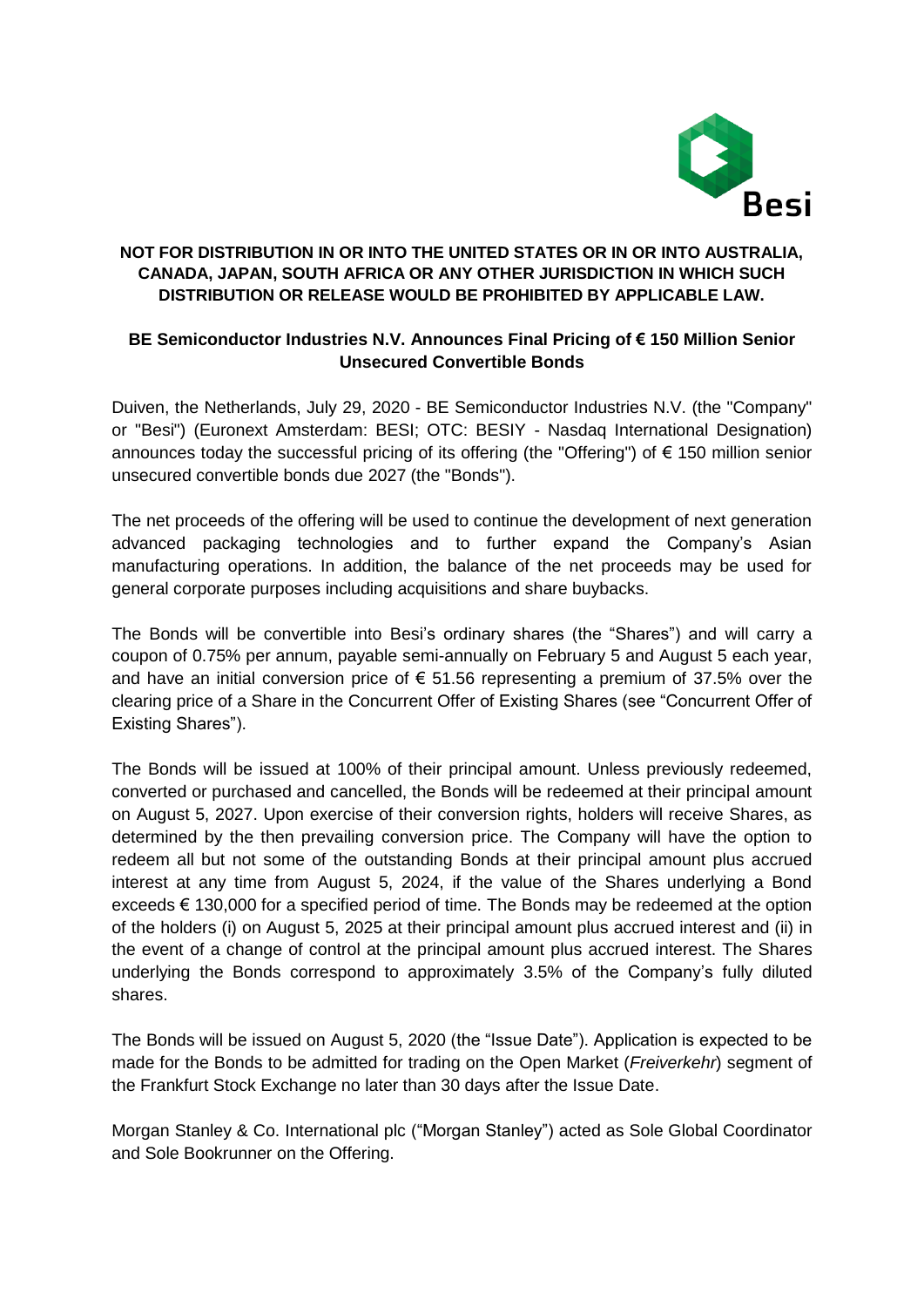## **Concurrent Offering of Existing Shares**

Morgan Stanley has conducted, concurrently with the placement of the Bonds, a simultaneous placement of existing Shares of the Company (the "Concurrent Offering of Existing Shares") on behalf of buyers of the Bonds who wished to sell such Shares in short sales to hedge the market risk of an investment in the Bonds at a placement price of  $\epsilon$  37.5 per Share determined by way of an accelerated bookbuilding process. The Company will not receive any proceeds from the Concurrent Offering of Existing Shares.

#### **About Besi**

Besi is a leading supplier of semiconductor assembly equipment for the global semiconductor and electronics industries offering high levels of accuracy, productivity and reliability at a low cost of ownership. The Company develops leading edge assembly processes and equipment for leadframe, substrate and wafer level packaging applications in a wide range of end-user markets including electronics, mobile internet, computer, automotive, industrial, LED and solar energy. Customers are primarily leading semiconductor manufacturers, assembly subcontractors and electronics and industrial companies. Besi's ordinary shares are listed on Euronext Amsterdam (symbol: BESI). Its Level 1 ADRs are listed on OTC (symbol: BESIY - Nasdaq International Designation) and its headquarters are located in Duiven, the Netherlands. For more information, please visit our website at www.besi.com.

#### **Inside information**

This press release relates to the disclosure of information that qualified, or may have qualified, as inside information within the meaning of Article 7(1) of the EU Market Abuse Regulation.

## **Contacts:**

| Richard W. Blickman, President & CEO | <b>CFF Communications</b> |
|--------------------------------------|---------------------------|
| Hetwig van Kerkhof, SVP Finance      | Frank Jansen              |
| Tel. (31) 26 319 4500                | Tel. (31) 20 575 4024     |
| investor.relations@besi.com          | besi@cffcommunications.nl |

NO ACTION HAS BEEN TAKEN BY THE ISSUER, THE SOLE BOOKRUNNER OR ANY OF THEIR RESPECTIVE AFFILIATES THAT WOULD PERMIT AN OFFERING OF THE BONDS OR THE SHARES (BOTH SEPARATELY, A "**SECURITY**" AND TOGETHER, THE "**SECURITIES**") OR POSSESSION OR DISTRIBUTION OF THIS PRESS RELEASE OR ANY OFFERING OR PUBLICITY MATERIAL RELATING TO THE OFFERING OR THE CONCURRENT OFFERING OF EXISTING SHARES OR ANY OF THE SECURITIES (TOGETHER, "**OFFER MATERIALS**") IN ANY JURISDICTION WHERE ACTION FOR THAT PURPOSE IS REQUIRED. PERSONS INTO WHOSE POSSESSION THIS PRESS RELEASE OR ANY OTHER OFFER MATERIALS COMES ARE REQUIRED BY THE ISSUER AND THE SOLE BOOKRUNNER TO INFORM THEMSELVES ABOUT, AND TO OBSERVE, ANY SUCH RESTRICTIONS.

THIS PRESS RELEASE AND ANY OTHER OFFER MATERIALS ARE NOT FOR DISTRIBUTION, DIRECTLY OR INDIRECTLY IN OR INTO THE UNITED STATES. THIS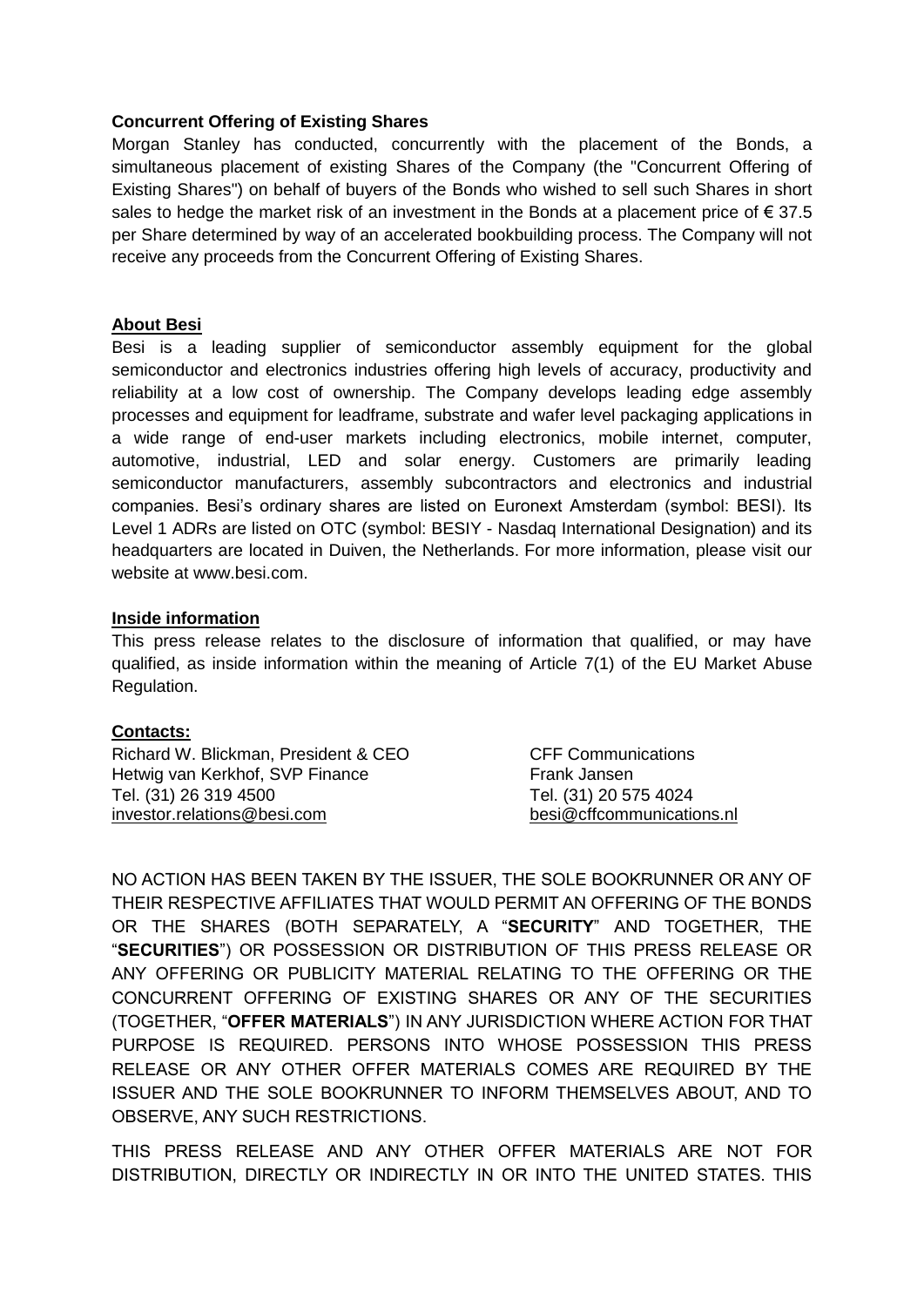PRESS RELEASE AND ANY OTHER OFFER MATERIALS ARE NOT AN OFFER TO SELL SECURITIES OR THE SOLICITATION OF ANY OFFER TO BUY SECURITIES IN THE UNITED STATES OR IN ANY JURISDICTION IN WHICH SUCH OFFER OR SALE WOULD BE UNLAWFUL.

THE SECURITIES MENTIONED IN THIS PRESS RELEASE HAVE NOT BEEN AND WILL NOT BE REGISTERED IN THE UNITED STATES UNDER THE U.S. SECURITIES ACT OF 1933 (THE "**SECURITIES ACT**"), AND MAY NOT BE OFFERED OR SOLD IN THE UNITED STATES, ABSENT REGISTRATION OR EXEMPTION FROM REGISTRATION UNDER THE SECURITIES ACT. THERE WILL BE NO PUBLIC OFFER OF THE SECURITIES IN THE UNITED STATES OR IN ANY OTHER JURISDICTION.

THIS PRESS RELEASE AND THE OFFERING WHEN MADE ARE ONLY ADDRESSED TO, AND DIRECTED IN, THE UNITED KINGDOM AND MEMBER STATES OF THE EUROPEAN ECONOMIC AREA (THE "**EEA**") AT PERSONS WHO ARE "QUALIFIED INVESTORS" WITHIN THE MEANING OF THE PROSPECTUS REGULATION ("**QUALIFIED INVESTORS**"). FOR THESE PURPOSES, THE EXPRESSION "**PROSPECTUS REGULATION**" MEANS REGULATION (EU) 2017/1129.

SOLELY FOR THE PURPOSES OF THE PRODUCT GOVERNANCE REQUIREMENTS CONTAINED WITHIN: (A) EU DIRECTIVE 2014/65/EU ON MARKETS IN FINANCIAL INSTRUMENTS, AS AMENDED ("**MIFID II**"); (B) ARTICLES 9 AND 10 OF COMMISSION DELEGATED DIRECTIVE (EU) 2017/593 SUPPLEMENTING MIFID II; AND (C) LOCAL IMPLEMENTING MEASURES (TOGETHER, THE "**MIFID II PRODUCT GOVERNANCE REQUIREMENTS**"), AND DISCLAIMING ALL AND ANY LIABILITY, WHETHER ARISING IN TORT, CONTRACT OR OTHERWISE, WHICH ANY "MANUFACTURER" (FOR THE PURPOSES OF THE MIFID II PRODUCT GOVERNANCE REQUIREMENTS) MAY OTHERWISE HAVE WITH RESPECT THERETO, THE BONDS HAVE BEEN SUBJECT TO A PRODUCT APPROVAL PROCESS, WHICH HAS DETERMINED THAT: (I) THE TARGET MARKET FOR THE BONDS IS ELIGIBLE COUNTERPARTIES AND PROFESSIONAL CLIENTS ONLY, EACH AS DEFINED IN MIFID II; AND (II) ALL CHANNELS FOR DISTRIBUTION OF THE BONDS TO ELIGIBLE COUNTERPARTIES AND PROFESSIONAL CLIENTS ARE APPROPRIATE (THE "**TARGET MARKET ASSESSMENT**"). ANY PERSON SUBSEQUENTLY OFFERING, SELLING OR RECOMMENDING THE BONDS (A "**DISTRIBUTOR**") SHOULD TAKE INTO CONSIDERATION THE MANUFACTURER'S TARGET MARKET ASSESSMENT; HOWEVER, A DISTRIBUTOR SUBJECT TO MIFID II IS RESPONSIBLE FOR UNDERTAKING ITS OWN TARGET MARKET ASSESSMENT IN RESPECT OF THE BONDS (BY EITHER ADOPTING OR REFINING THE MANUFACTURER'S TARGET MARKET ASSESSMENT) AND DETERMINING APPROPRIATE DISTRIBUTION CHANNELS.

THE TARGET MARKET ASSESSMENT IS WITHOUT PREJUDICE TO THE REQUIREMENTS OF ANY CONTRACTUAL OR LEGAL SELLING RESTRICTIONS IN RELATION TO ANY OFFERING OF THE BONDS OR THE CONCURRENT OFFERING OF EXISTING SHARES.

FOR THE AVOIDANCE OF DOUBT, THE TARGET MARKET ASSESSMENT DOES NOT CONSTITUTE: (A) AN ASSESSMENT OF SUITABILITY OR APPROPRIATENESS FOR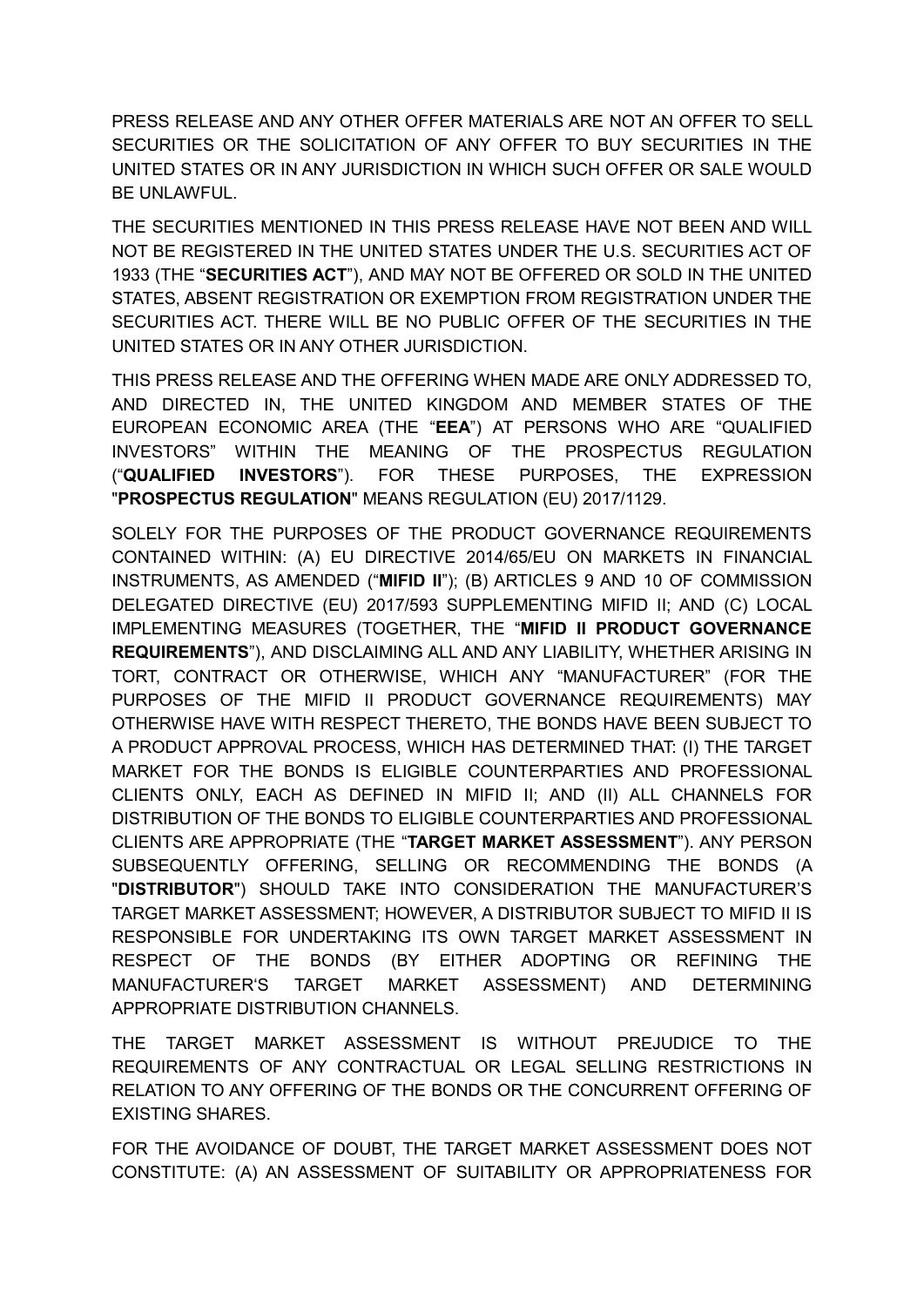THE PURPOSES OF MIFID II; OR (B) A RECOMMENDATION TO ANY INVESTOR OR GROUP OF INVESTORS TO INVEST IN, OR PURCHASE, OR TAKE ANY OTHER ACTION WHATSOEVER WITH RESPECT TO THE BONDS.

THE BONDS ARE NOT INTENDED TO BE OFFERED, SOLD OR OTHERWISE MADE AVAILABLE TO AND SHOULD NOT BE OFFERED, SOLD OR OTHERWISE MADE AVAILABLE TO ANY RETAIL INVESTOR IN THE EEA OR THE UNITED KINGDOM. FOR THESE PURPOSES, A RETAIL INVESTOR MEANS A PERSON WHO IS ONE (OR MORE) OF: (I) A RETAIL CLIENT AS DEFINED IN POINT (11) OF ARTICLE 4(1) OF MIFID II; OR (II) A CUSTOMER WITHIN THE MEANING OF DIRECTIVE (EU) 2016/97, WHERE THAT CUSTOMER WOULD NOT QUALIFY AS A PROFESSIONAL CLIENT AS DEFINED IN POINT (10) OF ARTICLE 4(1) OF MIFID II. CONSEQUENTLY, NO KEY INFORMATION DOCUMENT REQUIRED BY REGULATION (EU) NO 1286/2014, AS AMENDED (THE "**PRIIPS REGULATION**") FOR OFFERING OR SELLING THE BONDS OR OTHERWISE MAKING THEM AVAILABLE TO RETAIL INVESTORS IN THE EEA OR THE UNITED KINGDOM HAS BEEN PREPARED AND THEREFORE OFFERING OR SELLING THE BONDS OR OTHERWISE MAKING THEM AVAILABLE TO ANY RETAIL INVESTOR IN THE EEA OR THE UNITED KINGDOM MAY BE UNLAWFUL UNDER THE PRIIPS REGULATION.

IN ADDITION, IN THE UNITED KINGDOM THIS PRESS RELEASE IS BEING DISTRIBUTED ONLY TO, AND IS DIRECTED ONLY AT, QUALIFIED INVESTORS (I) WHO HAVE PROFESSIONAL EXPERIENCE IN MATTERS RELATING TO INVESTMENTS FALLING WITHIN ARTICLE 19(5) OF THE FINANCIAL SERVICES AND MARKETS ACT 2000 (FINANCIAL PROMOTION) ORDER 2005, AS AMENDED (THE "**ORDER**") AND QUALIFIED INVESTORS FALLING WITHIN ARTICLE 49(2)(A) TO (D) OF THE ORDER, AND (II) TO WHOM IT MAY OTHERWISE LAWFULLY BE COMMUNICATED (ALL SUCH PERSONS TOGETHER BEING REFERRED TO AS "**RELEVANT PERSONS**"). THIS PRESS RELEASE MUST NOT BE ACTED ON OR RELIED ON (I) IN THE UNITED KINGDOM, BY PERSONS WHO ARE NOT RELEVANT PERSONS, AND (II) IN ANY MEMBER STATE OF THE EEA, BY PERSONS WHO ARE NOT QUALIFIED INVESTORS. ANY INVESTMENT OR INVESTMENT ACTIVITY TO WHICH THIS PRESS RELEASE RELATES IS AVAILABLE ONLY TO (A) RELEVANT PERSONS IN THE UNITED KINGDOM AND WILL BE ENGAGED IN ONLY WITH RELEVANT PERSONS IN THE UNITED KINGDOM AND (B) QUALIFIED INVESTORS IN MEMBER STATES OF THE EEA.

ANY DECISION TO PURCHASE ANY OF THE BONDS SHOULD ONLY BE MADE ON THE BASIS OF AN INDEPENDENT REVIEW BY A PROSPECTIVE INVESTOR OF THE ISSUER'S PUBLICLY AVAILABLE INFORMATION. NEITHER THE SOLE BOOKRUNNER NOR ANY OF ITS AFFILIATES ACCEPT ANY LIABILITY ARISING FROM THE USE OF, OR MAKE ANY REPRESENTATION AS TO THE ACCURACY OR COMPLETENESS OF, THIS PRESS RELEASE OR THE ISSUER'S PUBLICLY AVAILABLE INFORMATION. THE INFORMATION CONTAINED IN THIS PRESS RELEASE IS SUBJECT TO CHANGE IN ITS ENTIRETY WITHOUT NOTICE UP TO THE ISSUE DATE.

EACH PROSPECTIVE INVESTOR SHOULD PROCEED ON THE ASSUMPTION THAT IT MUST BEAR THE ECONOMIC RISK OF AN INVESTMENT IN THE SECURITIES. NEITHER THE ISSUER NOR THE SOLE BOOKRUNNER MAKE ANY REPRESENTATION